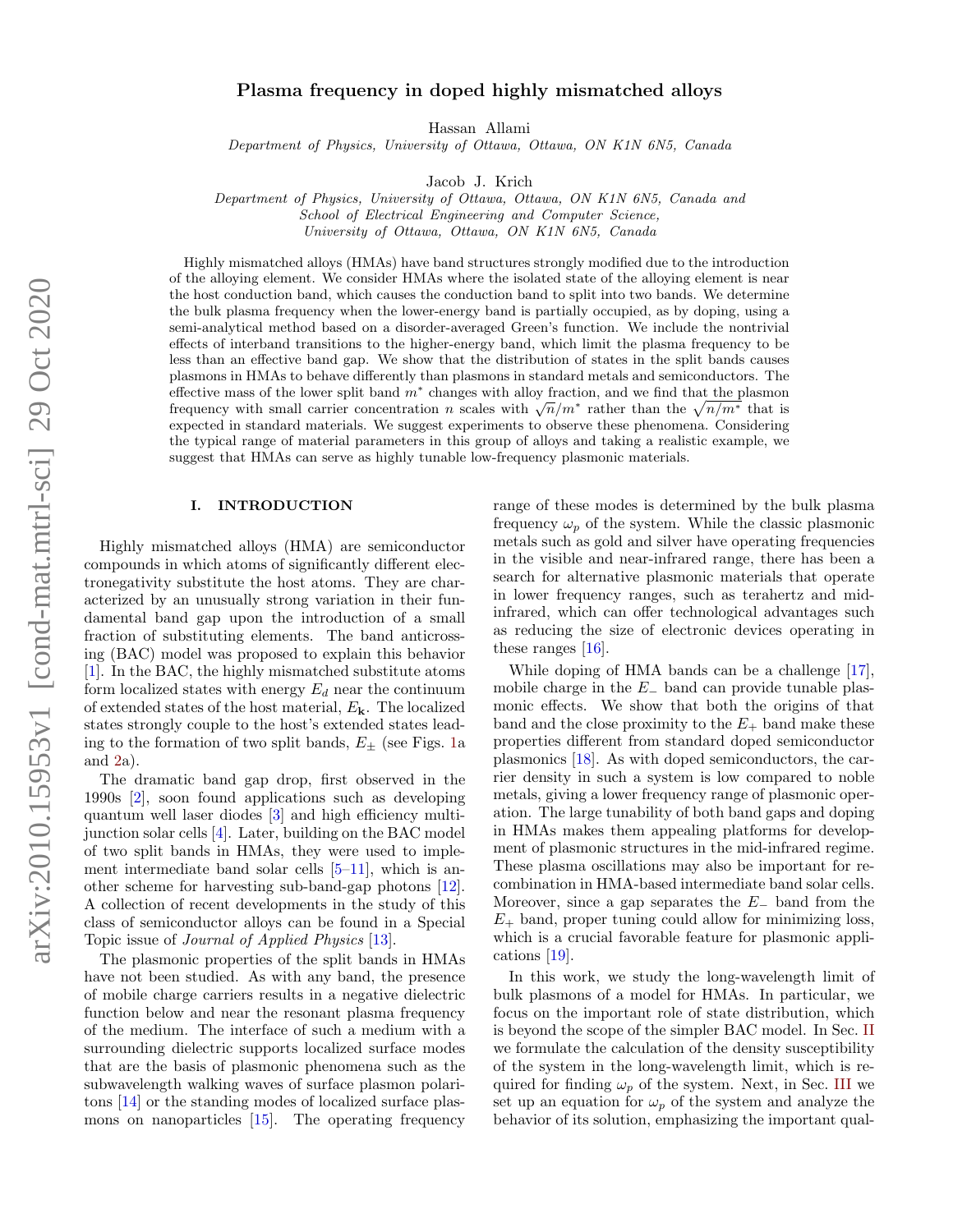



<span id="page-1-0"></span>FIG. 1. (a) Band structure of a generic HMA with  $E_d > 0$ and (b) corresponding weighting factors . (a-left) Impurity level,  $E_d$ , and CB of the host material, which is taken to be parabolic,  $E_{\mathbf{k}} = k^2/2m$ . The k-axes are normalized to  $k_d$ , defined in Eq. [\(5\)](#page-2-0) and also indicated. The energy axis is normalized to  $|E_d|$ . (a-right) The corresponding two split bands of BAC,  $E_{\pm}$ , according to Eq. [\(2\)](#page-1-3), for  $V^2x = E_d^2$ . Also, for the two different cases of Eq. [\(9\)](#page-2-1), two different levels of filling are shown by  $\mu$ 's and  $k_F$ 's, with their corresponding inter-band energy gaps,  $E_{\times 1}$ ,  $E_{\times 2}$ . (b) Weighting factors  $a_{\pm}$ for this realization, from Eq. [\(7\)](#page-2-2).

itative features. Finally in Sec. [IV,](#page-6-0) we provide numerical values for  $\omega_p$  for typical realistic parameters of previously studied HMAs and conclude by commenting on experimental methods for observing the predicted phenomena.

# <span id="page-1-2"></span>II. SUSCEPTIBILITY OF HMA BANDS

In this section, we construct a formulation for calculating the susceptibility that is needed to find the plasma frequency of a HMA system. First we show how the state distribution is described by the spectral density of the system, and then we use it in the calculation of susceptibility  $\chi$ . We show how the formulation simplifies in the long-wavelength limit and derive the limiting form to be used for our semi-analytical calculations.

## A. The spectral density of HMAs

The BAC model considers only the localized impurity levels with energy  $E_d$  and one set of extended states of

<span id="page-1-1"></span>FIG. 2. (a) Band structure of a generic HMA with  $E_d < 0$ and (b) corresponding weighting factors. (a-left) Impurity level,  $E_d$ , and CB of the host material, which is taken to be parabolic. The k-axes are normalized to  $k_d$ , defined in Eq. [\(5\)](#page-2-0), and also indicated. (a-right) The corresponding two split bands of BAC,  $E_{\pm}$ , according to Eq. [\(2\)](#page-1-3), for  $V^2x = E_d^2$ . A chemical potential,  $\mu$ , and its corresponding  $k_F$  are also shown, along with the inter-band energy gap,  $E_{\times}$ , which is independent of filling when  $E_d < 0$ . (b) Weighting factors  $a_{\pm}$ for this realization, from Eq. [\(7\)](#page-2-2).

the host material,  $E_{\mathbf{k}}$ , which we consider to be the conduction band (CB) of the host material. BAC model introduces a  $2 \times 2$  Hamiltonian at each wavevector **k** [\[1\]](#page-8-0)

$$
H_{\text{BAC}} = \begin{bmatrix} E_{\mathbf{k}} & V\sqrt{x} \\ V\sqrt{x} & E_d \end{bmatrix},\tag{1}
$$

where V is the average coupling between localized and extended levels, and  $x$  is the fraction of impurity atoms. This matrix can be diagonalized to give two split bands with energies

<span id="page-1-3"></span>
$$
E_{\mathbf{k}}^{\pm} = \frac{1}{2} \left( E_{\mathbf{k}} + E_d \pm \sqrt{(E_{\mathbf{k}} - E_d)^2 + 4V^2 x} \right). \tag{2}
$$

Measuring energy from the bottom of the CB of the host material, we identify two cases: when the impurity level is inside the CB,  $E_d > 0$ , as in Fig. [1a](#page-1-0), and when the impurity level is below the band edge of the CB,  $E_d < 0$ , as in Fig. [2a](#page-1-1).

While this model provides a good description of the energy spectrum of HMAs, it does not preserve the total number of states, as it implies two **k**-states for each extended k-state of the host material, which is incorrect for small x. Early in the development of BAC model, Wu et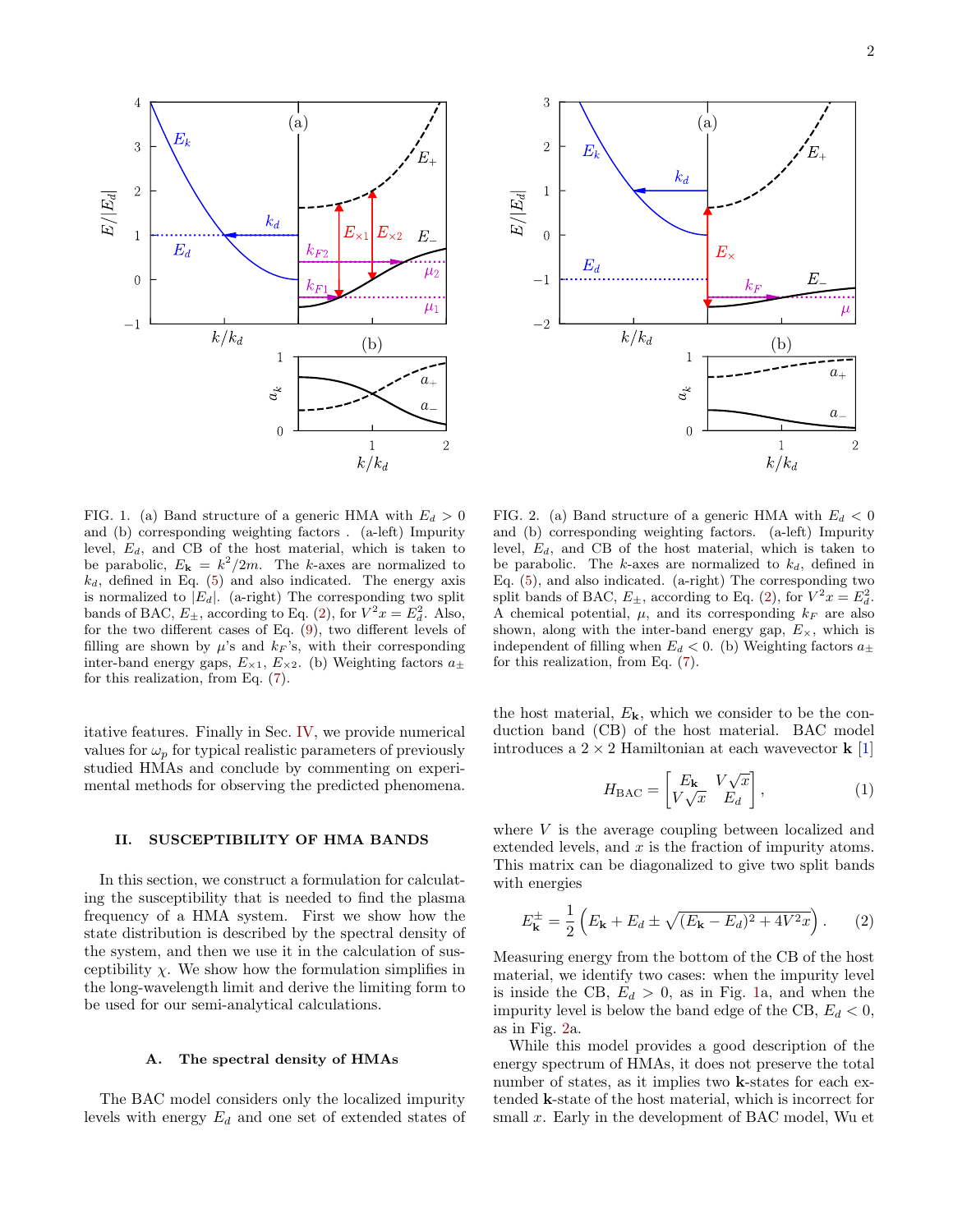al., based on Anderson's impurity model [\[20\]](#page-8-14), proposed an average Green's function

<span id="page-2-4"></span>
$$
G(E, \mathbf{k}) = \left[ E - E_{\mathbf{k}} - \frac{V^2 x}{E - E_d + i\Gamma} \right]^{-1},\qquad(3)
$$

which does not suffer from this issue [\[21\]](#page-8-15). Here,  $\bf{k}$  is still a good quantum number in the ensemble average sense  $[22]$ . In this Green's function,  $\Gamma$  is a broadening factor given by  $\pi \beta V^2 \rho_0(E_d)$ , where  $\rho_0(E_d)$ , which has dimensions of inverse energy, is the unperturbed density of states in a unit cell at the energy of the defect level, and  $\beta$  is a number of the order of 1.

As we will show, the distribution of states with energy plays an important role in the dynamics of bulk plasmons in HMAs. The spectral density of a Green's function properly describes the distribution of states in a system. It is well known that the spectral density (or spectral function) of a retarded Green's function is given by  $A_{\mathbf{k}}(E) = -\text{Im}[G(E, \mathbf{k})]/\pi$ , from which the HMA spectral function is

<span id="page-2-3"></span>
$$
A_{\mathbf{k}}(E) = \frac{1}{\pi} \frac{\Gamma V^2 x}{[(E - E_d)(E - E_{\mathbf{k}}) - V^2 x]^2 + \Gamma^2 (E - E_{\mathbf{k}})^2}.
$$
\n(4)

One can check that for each **k**, the integral of  $A_k(E)$ in Eq. [\(4\)](#page-2-3) over energy equals 1;  $A_{\mathbf{k}}(E)$  describes how each k is distributed among all energies due to hybridization of the localized and propagating states. Note that when the broadening factor  $\Gamma$  is sufficiently small, the spectral density in Eq. [\(4\)](#page-2-3) has two sharp peaks near the split bands of BAC model,  $E_{\mathbf{k}}^{\pm}$  in Eq. [\(2\)](#page-1-3), as they are the roots of the square bracket in the denominator of  $A_{\mathbf{k}}(E)$ . This relationship shows how the Green's function in Eq. [\(3\)](#page-2-4) contains the BAC model.

The broadening factor  $\Gamma$  is naturally much smaller than V, most obviously when  $E_d < 0$ , in which case  $\Gamma = 0$ . Consider a parabolic host CB and define  $k_d$  such that  $E_{k_d} = |E_d|$ , as illustrated in Figs. [1a](#page-1-0) and [2a](#page-1-1), giving

<span id="page-2-0"></span>
$$
k_d = \frac{\sqrt{2m|E_d|}}{\hbar}.\tag{5}
$$

Then in the  $E_d > 0$  case, approximating the size of the unit cell by  $k_{\text{BZ}}^{-3}$ , where  $k_{\text{BZ}}$  is the length of the Brillouin zone, we have  $\rho_0(E_d) \approx mk_d k_{\rm BZ}^{-3}/(\hbar \pi)^2$ . We also introduce an equivalent momentum for the coupling factor,  $k_V = \sqrt{2mV}/\hbar$ , and find  $\Gamma/V \approx \beta k_d k_V^2/(2\pi k_{\rm BZ}^3)$ . Then, since  $k_d \ll k_{\text{BZ}}$  and  $k_V \lesssim k_{\text{BZ}}$  (since V is of the order of eV), we still have  $\Gamma \ll V$ . For instance, Heyman et al. use  $\Gamma = 10^{-3}V$  in modeling their measurements of samples of  $\text{GaN}_x\text{P}_y\text{As}_{1-y-x}$  (see Table I in Ref. [23\)](#page-9-1).

On this basis, we consider the limit  $\Gamma \to 0$ , where the spectral density in Eq. [\(4\)](#page-2-3) turns into two weighted delta functions centered at the split bands of BAC model,  $E^{\pm}_{\bf k}$ in Eq.  $(2)$ , indicating the share of each one at a given **k** 

<span id="page-2-5"></span>
$$
A_{\mathbf{k}}(E) = a_{\mathbf{k}}^- \delta(E - E_{\mathbf{k}}^-) + a_{\mathbf{k}}^+ \delta(E - E_{\mathbf{k}}^+),\tag{6}
$$

where the weighting factors are given by

<span id="page-2-2"></span>
$$
a_{\mathbf{k}}^{\pm} = \frac{V^2 x}{|E_{\mathbf{k}}^{\pm} - E_{\mathbf{k}}|(E_{\mathbf{k}}^+ - E_{\mathbf{k}}^-)}.
$$
 (7)

One can check that at any given k the expressions in Eq. [\(7\)](#page-2-2) satisfy,  $a_{\mathbf{k}}^- + a_{\mathbf{k}}^+ = 1$ , as expected.

These weighting factors  $a_{\mathbf{k}}^{\pm}$  are shown in Figs. [1b](#page-1-0) and [2b](#page-1-1). Notice that  $a_k^-$  has its maximum at  $k = 0$  and that in the case of  $E_d > 0$ , it is larger than  $a_k^+$  for  $k < k_d$ , while in the case of  $E_d < 0$ , it is always smaller than  $a_k^+$ .

## B. Long-wavelength limit of the susceptibility

We use the Green's function of Eq. [\(3\)](#page-2-4) and the spectral density in the limit of small  $\Gamma$ , Eq. [\(6\)](#page-2-5), to construct the susceptibility, dielectric function, and plasma frequency of an HMA described by Eq. [\(3\)](#page-2-4) at zero temperature. We consider the case where doping ensures the chemical potential is in the  $E_-\$  band. We assume the valence band lies far below the chemical potential and can be ignored. In this model,  $E_k$ ,  $E_d$ , and V are fixed parameters of the material. The alloy fraction,  $x$ , can be tuned, and doping controls chemical potential  $\mu$ . Since the model is isotropic, we parametrize the chemical potential using the Fermi momentum,  $k_F$ . Two examples of  $E_{\pm}$  with  $E_d$ above and below zero are shown in Figs. [1](#page-1-0) and [2.](#page-1-1) Also shown is the effective inter-band energy gap,  $E_{\times}$ , which is the smallest difference in energy between an  $E_+$  state and an occupied  $E_$  state at the same **k** 

<span id="page-2-7"></span>
$$
E_{\times} = \min_{k < k_F} \left( E_{\mathbf{k}}^+ - E_{\mathbf{k}}^- \right). \tag{8}
$$

As shown in Fig. [2,](#page-1-1) when  $E_d < 0$  we always have  $E_{\times} = \sqrt{E_d^2 + 4V^2x}$ , regardless of the filling of  $E_{-}$ , as the minimum gap occurs at  $k = 0$ . For  $E_d > 0$  however, as in Fig. [1,](#page-1-0) we have

<span id="page-2-1"></span>
$$
E_{\times} = \begin{cases} \sqrt{(E_d - E_{k_F})^2 + 4V^2x} & k_F < k_d \\ 2V\sqrt{x} & k_F \ge k_d \end{cases} \tag{9}
$$

since the minimum value of  $(E_{\mathbf{k}}^{+} - E_{\mathbf{k}}^{-})$  occurs at  $k = k_d$ .

Bulk plasmons of this system are rooted in the collective density oscillations of free electrons in the E<sup>−</sup> band. This resonant mode can be seen as an instability when the real part of the dielectric function  $\epsilon$  equals zero. The plasma frequency  $\omega_p$  of the system is the frequency associated to the long-wavelength limit of this resonance. Therefore, to compute  $\omega_p$  we need a suitable expression for  $\epsilon$ . The well-known random phase approximation relation, which connects density susceptibility of a system  $\chi$  to  $\epsilon$ , is particularly suitable for a case where the main dynamics are due to mobile electrons [\[24\]](#page-9-2)

<span id="page-2-6"></span>
$$
\epsilon(\mathbf{q}, \omega) = 1 - \frac{4\pi e^2}{q^2} \chi(\mathbf{q}, \omega), \tag{10}
$$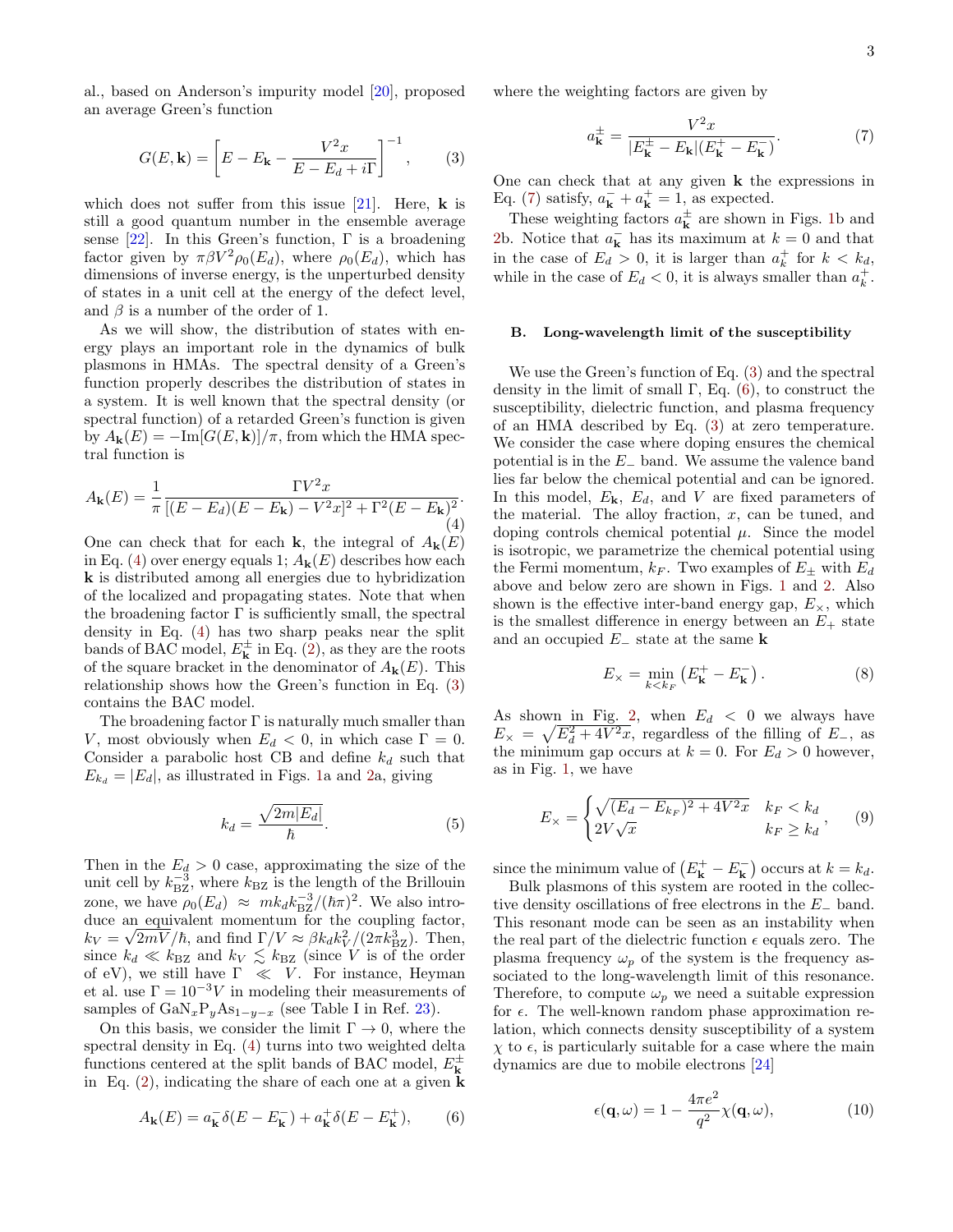where e is the electron charge and  $q$  and  $\omega$  are the external wavevector and frequency, respectively. Since we seek  $\epsilon(0,\omega_p) = 0$ , this form reduces the problem to finding the long-wavelength limit of  $\chi$ .



Generally,  $\chi$  can be expressed by a bubble diagram as in Fig. [3,](#page-3-0) through the Green's function of propagating particles in the system,  $G(E, \mathbf{k})$  in Eq. [\(3\)](#page-2-4), and the matrix element,  $M = \langle \mathbf{k}, E | e^{i \mathbf{q} \cdot \mathbf{r}} | \mathbf{k}', E' \rangle$ , which is on the vertex. Expressing the  $G$  through its spectral density using Lehmann representation [\[25\]](#page-9-3), the bubble diagram represents the integral

<span id="page-3-0"></span>FIG. 3. The bubble diagram representing the density susceptibility,  $\chi(\mathbf{q}, \omega)$ .

<span id="page-3-1"></span>
$$
\chi(\mathbf{q},\omega) = \frac{2}{\mathcal{V}} \int dE dE' \sum_{\mathbf{k}\mathbf{k}'} \frac{A_{\mathbf{k}}(E) A_{\mathbf{k}'}(E') |\langle \mathbf{k}, E | e^{i\mathbf{q}\cdot\mathbf{r}} | \mathbf{k}', E' \rangle|^2 [f(E' - \mu) - f(E - \mu)]}{E' - E + \omega + i\eta},\tag{11}
$$

where  $V$  is the volume of the system,  $f$  is the Fermi distribution, and  $\eta$  is an infinitesimal positive energy. In writing Eq. [\(11\)](#page-3-1),  $\hbar$  is taken to be 1 and the factor of 2 accounts for spin degeneracy. In what follows, the denominator is always off resonance, so we set  $\eta = 0$ .

Using the sharp spectral density of Eq.  $(6)$ , the E and  $E'$  integrals of Eq. [\(11\)](#page-3-1) become trivial. In this case the

bubble generates four separate terms, corresponding to four possible pairings of  $a<sub>k</sub><sup>+</sup>$  and  $a<sub>k</sub><sup>-</sup>$ . Combining the cross terms together, we obtain three distinct contributions to the susceptibility

<span id="page-3-2"></span>
$$
\chi(\mathbf{q},\omega) = \chi_{-}(\mathbf{q},\omega) + \chi_{+}(\mathbf{q},\omega) + \chi_{\times}(\mathbf{q},\omega). \tag{12}
$$

After standard manipulations to shift the origin of **,** these terms can be written as

$$
\chi_{\pm}(\mathbf{q},\omega) = \frac{4}{\mathcal{V}} \sum_{\mathbf{k}\mathbf{k}'} \frac{a_{\mathbf{k}'}^{\pm} a_{\mathbf{k}}^{\pm} |\langle \mathbf{k}', \pm | e^{i\mathbf{q} \cdot \mathbf{r}} | \mathbf{k}, \pm \rangle|^2 (E_{\mathbf{k}'}^{\pm} - E_{\mathbf{k}}^{\pm}) f(E_{\mathbf{k}}^{\pm} - \mu)}{\omega^2 - (E_{\mathbf{k}'}^{\pm} - E_{\mathbf{k}}^{\pm})^2},\tag{13}
$$

$$
\chi_{\times}(\mathbf{q},\omega) = \frac{4}{\mathcal{V}} \sum_{\mathbf{k}\mathbf{k}'} \frac{a_{\mathbf{k}'}^+ a_{\mathbf{k}}^- |\langle \mathbf{k}', + |e^{i\mathbf{q}\cdot\mathbf{r}} | \mathbf{k}, -\rangle|^2 (E_{\mathbf{k}'}^+ - E_{\mathbf{k}}^-) [f(E_{\mathbf{k}}^- - \mu) - f(E_{\mathbf{k}'}^+ - \mu)]}{\omega^2 - (E_{\mathbf{k}'}^+ - E_{\mathbf{k}}^-)^2},\tag{14}
$$

where  $|\mathbf{k}, \pm \rangle$  is the state with wavevector **k** in the  $E_+$ or  $E_$  band. The  $\chi$ <sub>±</sub> terms correspond to intraband transitions, while  $\chi_{\times}$  corresponds to interband transitions. We study the case where  $\mu$  is in the  $E_{\mathbf{k}}^-$  band, so  $f(E_{\mathbf{k}}^{+} - \mu) = 0$  at low temperature, and  $\chi_{+}$  can be neglected.

To find  $\omega_p$ , we need the  $\mathbf{q} \to 0$  limit of Eq. [\(12\)](#page-3-2). In Appendix [A,](#page-7-0) we use a tight-binding model to argue that the matrix element  $\langle \mathbf{k}, \pm |e^{i\mathbf{q} \cdot \mathbf{r}} | \mathbf{k}', \pm \rangle$  ensures momentum conservation,  $\mathbf{k}' = \mathbf{k} + \mathbf{q}$ . We also consider the leading order terms as  $q \rightarrow 0$  and argue that for intraband transitions the leading term is simply 1, while in the case of interband transitions

<span id="page-3-5"></span><span id="page-3-4"></span><span id="page-3-3"></span>
$$
\lim_{q \to 0} |\langle \mathbf{k}, -|e^{i\mathbf{q} \cdot \mathbf{r}} | \mathbf{k}', + \rangle|^2 \approx q^2 l^2 \delta_{\mathbf{k}', \mathbf{k} + \mathbf{q}} \tag{15}
$$

for some length scale  $l$ . In principle,  $l$  could be  $k$ dependent, but for simplicity we consider the case where  $l$  is constant. In a tight-binding framework,  $l$  is expected to be of the order of the lattice constant. We estimate the size of  $l$  by showing that it is related to the matrix element in the interband absorption coefficient. We thus make an order of magnitude estimation of l from transient absorption measurements on some HMAs [\[23\]](#page-9-1). That analysis is consistent with l being of the order of a lattice constant for the host crystal.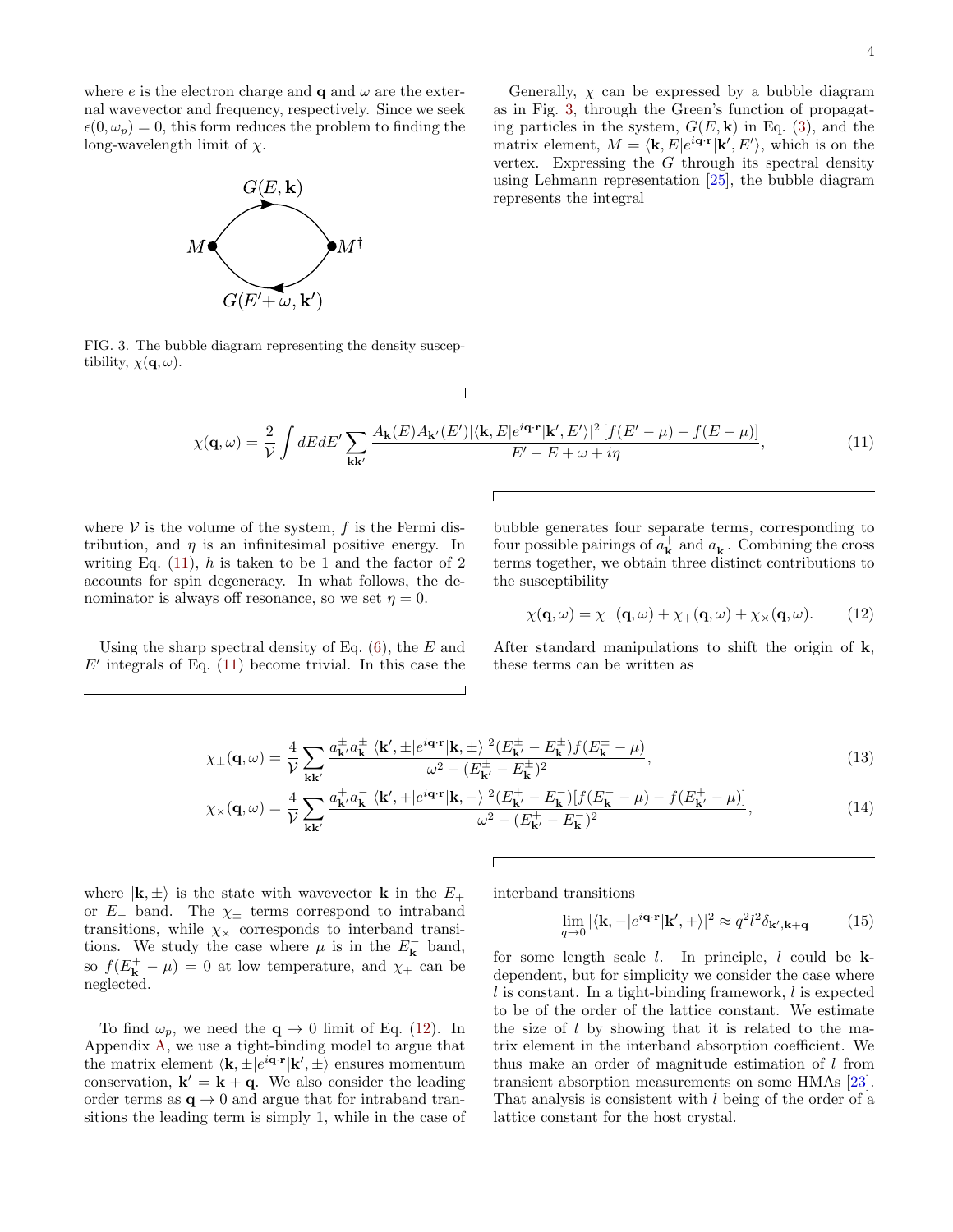$$
\chi_{-}(\mathbf{q},\omega) = \frac{4}{\mathcal{V}} \sum_{\mathbf{k}} \frac{a_{\mathbf{k}+\mathbf{q}}^{-} a_{\mathbf{k}}^{-} (E_{\mathbf{k}+\mathbf{q}}^{-} - E_{\mathbf{k}}^{-}) f (E_{\mathbf{k}}^{-} - \mu)}{\omega^{2} - (E_{\mathbf{k}+\mathbf{q}}^{-} - E_{\mathbf{k}}^{-})^{2}} + O(q^{3})
$$
(16)

$$
\chi_{\times}(\mathbf{q},\omega) = \frac{4q^2l^2}{\mathcal{V}} \sum_{\mathbf{k}} \frac{a_{\mathbf{k}}^+ a_{\mathbf{k}}^- (E_{\mathbf{k}}^+ - E_{\mathbf{k}}^-) f(E_{\mathbf{k}}^- - \mu)}{\omega^2 - (E_{\mathbf{k}}^+ - E_{\mathbf{k}}^-)^2} + O(q^3). \tag{17}
$$

We use these expressions to compute  $\omega_p$  at lowtemperature by solving for  $\epsilon(0, \omega_p) = 0$  in Eq. [\(10\)](#page-2-6).

# <span id="page-4-0"></span>III. PLASMA FREQUENCY OF DOPED HMA

If we take a parabolic form for the host CB,  $E_{\mathbf{k}} = k^2/2m$ , the small-**q** term in Eq. [\(16\)](#page-4-1) can be calculated analytically. The details of the derivation are in Appendix [B,](#page-8-16) and the result is

$$
\frac{4\pi e^2 \chi_{-}}{q^2} \approx \frac{\omega_{p0}^2}{\omega^2}
$$

$$
= \frac{4e^2 k_F^3}{3\pi m \omega^2} \left[ \frac{1}{2} \left( 1 - \frac{E_{k_F} - E_d}{\sqrt{(E_{k_F} - E_d)^2 + 4V^2 x}} \right) \right]^3, \quad (18)
$$

which defines  $\omega_{p0}$ , the plasma frequency when neglecting the interband transitions, which manifest through  $\chi_{\times}$ . Notice that without the cubed bracket,  $\omega_{p0}$  would be the famous plasma frequency of an electron gas with Fermi momentum  $k_F$ . One can check that the bracket is in fact  $a_k^-$ , given in Eq. [\(7\)](#page-2-2), and as we discuss further below, the presence of  $(a_k^-)^3$  in  $\omega_{p0}^2$  causes a non-trivial modification in the scaling of  $\omega_p$  in HMAs.

Next, to represent the  $\chi_{\times}$  contribution to the dielectric function, it is useful to define

$$
\epsilon_{\times}(\omega) = 1 - \frac{4\pi e^2 \chi_{\times}}{q^2}
$$
\n
$$
= 1 + \frac{8e^2 l^2 V^2 x}{\pi} \int_0^{k_F} \frac{k^2 dk}{(E_k^+ - E_k^-)[(E_k^+ - E_k^-)^2 - \omega^2]},
$$
\n(19)

where the last equality uses the  $q \rightarrow 0$  limit of Eq. [\(17\)](#page-4-2). While the integral in Eq. [\(19\)](#page-4-3) cannot be evaluated in closed form, we see that it diverges if  $\omega \ge E_{\times}$ , where  $E_{\times}$  is defined in Eq. [\(8\)](#page-2-7). Due to this divergence, the  $\omega$ dependence of  $\epsilon_{\times}(\omega)$  is strongest when  $\omega$  is close to  $E_{\times}$ , and numerical evaluation shows that for smaller  $\omega$ ,  $\epsilon_{\times}$  is only weakly dependent on  $\omega$ .

Setting  $\epsilon = 0$  in Eq. [\(10\)](#page-2-6) and using Eqs. [\(18,](#page-4-4)[19\)](#page-4-3), we find

<span id="page-4-5"></span>
$$
\omega_p^2 = \frac{\omega_{p0}^2}{\epsilon_\times(\omega_p)}.\tag{20}
$$

<span id="page-4-2"></span><span id="page-4-1"></span>We now show how  $\omega_p$  and  $\omega_{p0}$  change with alloy fraction x and doping, parameterized by  $k_F$ . Figure [4](#page-5-0) shows  $\omega_{p0}$  against  $k_F$  for selected values of  $V^2x$ . We normalize the  $k_F$  axis using the natural inverse length scale,  $k_d$ , defined in Eq. [\(5\)](#page-2-0). The  $\omega_{p0}$  axis is normalized to  $\omega_{pd}$ , which is the plasma frequency of a free electron gas with effective mass  $m$  when the Fermi momentum is equal to  $k_d$ ; that is,  $\omega_{pd} = \sqrt{4e^2k_d^3/3\pi m}$ .

When  $E_d > 0$  (Fig. [4](#page-5-0) top),  $\omega_{p0}$  decreases with x if  $k_F < k_d$ , while for higher filling  $\omega_{p0}$  increases with x. For  $k < k_d$ , the lower band largely has the propagating character of the unperturbed CB, while for  $k > k_d$ , it is mostly made from the localized impurities, as seen in Fig. [1b](#page-1-0); this crossover causes the change in the behavior of  $\omega_{p0}$  with  $k_F$ .

<span id="page-4-4"></span>When  $E_d < 0$  (Fig. [4](#page-5-0) bottom), the  $E_{-}$  band has largely localized impurity state character for all k, as shown in Fig. [2b](#page-1-1). In this case  $\omega_{p0}$  increases with x for all levels of filling. Note that in this case  $\omega_{p0}$  is significantly smaller than  $\omega_{pd}$  even for relatively large values of  $V^2x$ ; the lower share of propagating states in  $E_$  reduces the associated plasma frequency.

The plasma frequency including interband effects is given by the solution of Eq. [\(20\)](#page-4-5), which can be found numerically. However, since the  $\omega$ -dependence of  $\epsilon_{\times}(\omega)$  is only strong near  $E_{\times}$ , for  $\omega_{p0}$  sufficiently smaller than  $E_{\times}$ we can approximate the solution by,  $\omega_p \approx \omega_{p0}/\sqrt{\epsilon_x(0)}$ . But if  $\omega_{p0}$  is near or larger than  $E_{\times}$ , then the diverging  $\epsilon_{\times}(\omega)$  keeps the solution below  $E_{\times}$ . Therefore,  $\omega_p$  is always smaller than both  $\omega_{p0}$  and  $E_{\times}$ .

<span id="page-4-3"></span>To show how  $\omega_p$  is bounded by  $\omega_{p0}$  and  $E_{\times}$ , Figure [5](#page-5-1) plots two example solutions of Eq. [\(20\)](#page-4-5) against  $V^2x/E_d^2$ . The top panel has  $E_d > 0$  and the bottom has  $E_d < 0$ . The filling factor is taken to be the same in both cases,  $k_F = 3k_d/4$ . In order to make the bounding effects clearly visible, a rather large value for  $\omega_{pd}$  has been chosen in the case of  $E_d < 0$ , corresponding to a case with  $E_d$  just below the CB minimum. For  $E_d > 0$  (top),  $E_{\times}$ bounds  $\omega_p$  for small x, while for  $E_d < 0$  (bottom), it bounds  $\omega_p$  for larger x.

The differences between plasmons in HMAs and free electron gases can be seen in the low density limit, when one might expect recovery of the free-electron result with a modified effective mass. In the low-density limit, the filled part of the  $E_-\$  band can be approximated by a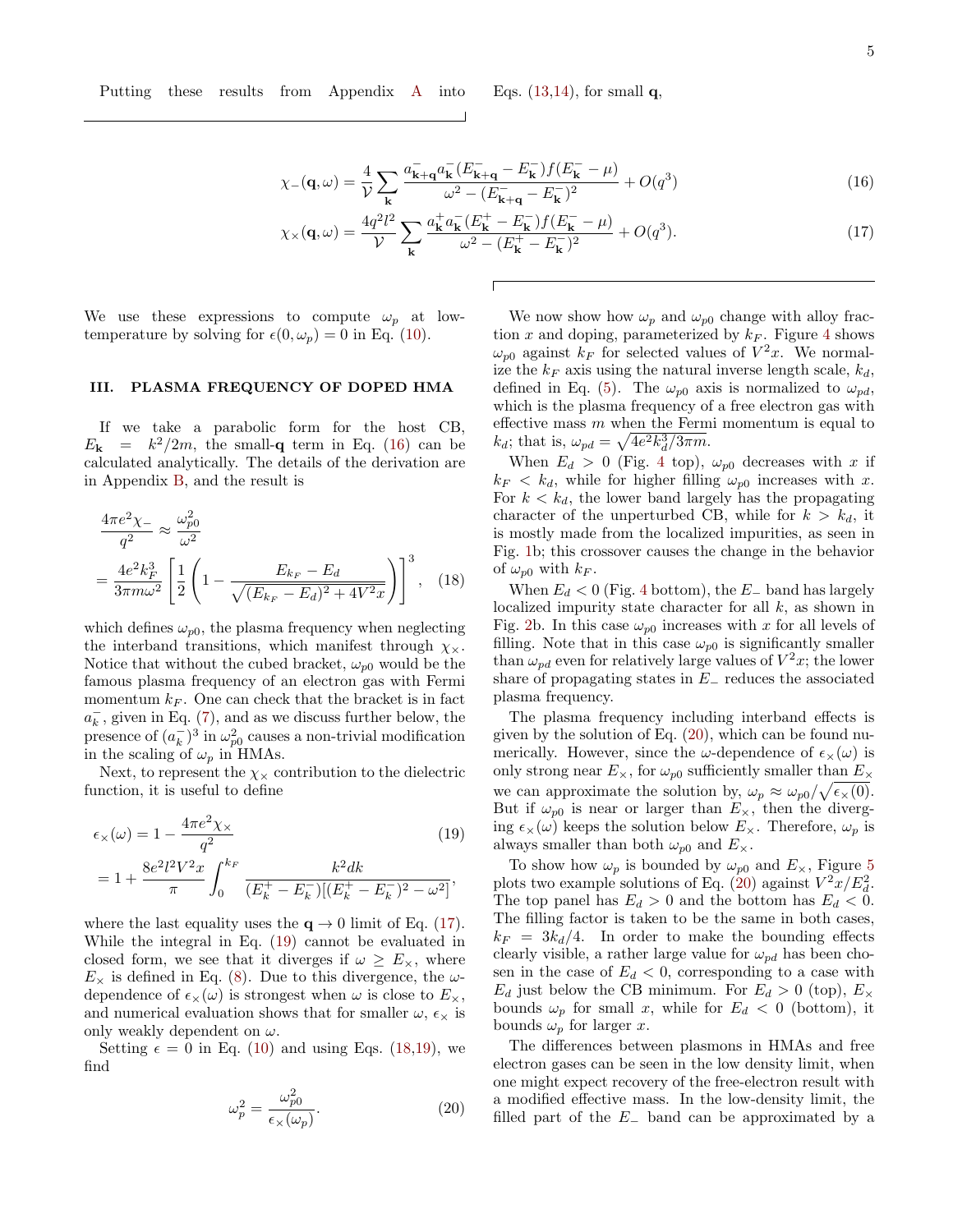

<span id="page-5-0"></span>FIG. 4. Intraband plasma frequency  $\omega_{p0}(k_F)$  of E– band, according to Eq. [\(18\)](#page-4-4) for selected values of  $V^2x/E_d^2$ . The top panel has  $E_d > 0$ , and the bottom has  $E_d < 0$ . Increasing x increases  $\omega_{p0}$  when  $E_d < 0$  and for heavily doped bands with  $E_d > 0, k_F > k_d$ . Contrastingly, increasing x in lightly doped bands  $(k_F < k_d)$  with  $E_d > 0$  decreases  $\omega_{p0}$ .

parabolic band of effective mass  $m_$ , given by

$$
\frac{m}{m_{-}} = \frac{1}{2} \left( 1 + \frac{E_d}{\sqrt{E_d^2 + 4V^2 x}} \right). \tag{21}
$$

Also, for  $k \ll k_d$  we find that  $a_k^-$  in Eq. [\(7\)](#page-2-2) becomes approximately independent of k and approaches  $m/m_$ , which we also call  $a_$ . Moreover, the electron density in the HMA is  $n = \int_0^{k_F} d\mathbf{k} a_{\mathbf{k}}^- / 4\pi^3$ , which means in this limit,  $n \approx a_{-}k_F^3/3\pi^2$ .

Then if  $\omega_p$  had the standard scaling  $\sqrt{n/m^*}$ , it would scale as  $a_-,$  since  $m_-\propto 1/a_-$  and  $n \propto a_-.$  However,  $\omega_p$  in fact scales as  $a^{3/2}_-$ , which follows immediately from Eq. [\(18\)](#page-4-4), where the quantity in brackets is  $a_-,$  as discussed previously. Note that in the low-doping regime,  $\omega_p \approx \omega_{p0}$  because  $\omega_{p0} \ll E_{\times}$  and  $k_F$  is small enough that  $\epsilon_{\times} \approx 1.$ 

This anomalous scaling can be observed in a set of HMAs with varying x (which changes  $a_$  or equivalently  $m_$ ) in which doping ensures that n is held constant. If



<span id="page-5-1"></span>FIG. 5. Plasma frequency  $\omega_p$  (solid) from numerical solution of Eq. [\(20\)](#page-4-5) as a function of  $V^2x/E_d^2$ . The energy axis is normalized to  $|E_d|$ .  $\omega_p$  is bounded below the intraband plasma frequency  $\omega_{p0}$  (dashed), defined in Eq. [\(18\)](#page-4-4), and the smallest interband gap  $E_{\times}$  (dotted), defined in Eq. [\(8\)](#page-2-7). The filling factor is  $k_F = 3k_d/4$ . Top panel has  $E_d > 0$  with  $\omega_{pd} = 3E_d$ and  $l = 1/2k_d$ . Bottom panel has  $E_d < 0$  with  $\omega_{pd} = 75|E_d|$ , and  $l = 1/10k_d$ .

 $\omega_p$  with fixed *n* obeyed the standard free-electron effective mass result, then as x changes,  $\omega_p$  would scale as tive mass result, then as x changes,  $\omega_p$  would scale as  $1/\sqrt{m_-} \sim \sqrt{a_-}$ . Our theory instead predicts that in this fixed-n case,  $\omega_p$  in fact scales with  $1/m \sim a_-\$ .

The unexpected extra factor of  $\sqrt{a_-}$  in our result is due to the quadratic contribution of the weighting factor,  $a_{\mathbf{k}}^-$ , in the density susceptibility. This non-trivial scaling feature can be seen as a signature that reveals the density-density response mechanism that underlies the collective mode of plasma oscillations. Therefore, the special state distribution in HMAs carries a qualitative effect on their bulk plasma frequency all the way to the low-density limit. Since low levels of doping are most likely to be achievable in HMAs, we expect this peculiar scaling to be the most prominent prediction of our model to be checked by experiments.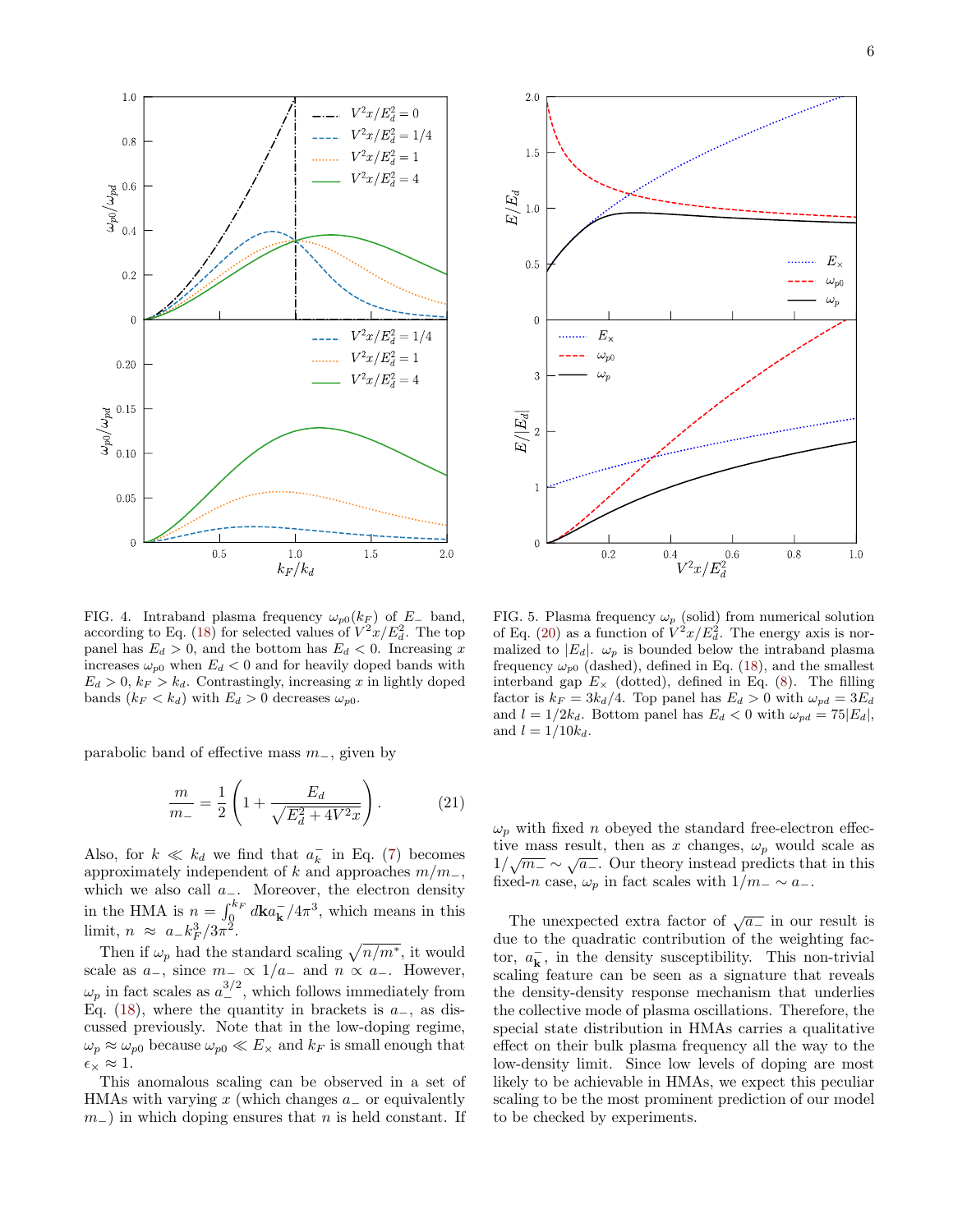# <span id="page-6-0"></span>IV. EXPERIMENTAL SIGNATURES

In typical HMAs, in particular when the localized state couples to the CB of the host, the impurity level often falls within a few hundred meV below or above the CB edge. Considering that  $V$  is generally of the order of a few eV, and with the typical light effective masses of the host CB in III-V and II-VI materials,  $\hbar\omega_p$  can be as large as a few hundred meV. This scale suggests that a possible plasmonic material made by doping HMAs would operate in the range of mid-infrared or lower frequencies. Based on a limited review of the literature [\[1,](#page-8-0) [23,](#page-9-1) [26–](#page-9-4)[40\]](#page-9-5), Table [I](#page-6-1) shows the typical range of the fixed parameters of the BAC model for III-V and II-VI HMAs with CB anticrossings.

<span id="page-6-1"></span>TABLE I. Typical range of fixed parameters of BAC model for HMAs, where  $m_e$  is the free electron mass.

| $E_d$ [eV]   | $V$ [eV] | $m \, [m_e]$  |
|--------------|----------|---------------|
| $-0.6 - 0.4$ | $1 - 3$  | $0.02 - 0.15$ |

To examine a realistic and flexible case, we consider the quaternary alloy  $\text{GaN}_x\text{P}_y\text{As}_{1-y-x}$ . For this HMA we consider the nitrogen atoms to provide the localized states in a GaPAs host material. By varying the concentration of phosphorus, both positive and negative  $E_d$  are realizable [\[29\]](#page-9-6). Transient absorption studies have been performed on two realizations of this alloy [\[23\]](#page-9-1), which allows us to extract an estimate of the matrix element  $l$ (see Appendix [A\)](#page-7-0). From those results, we estimate  $l$  to be between 8 and 11  $\AA$ , and pick  $l = 10 \AA$  for the following calculations. For the numerical values of  $E_d$  and  $V$ , we rely on Ref. [29,](#page-9-6) and for the effective masses and the host's energy gaps we use Refs. [27](#page-9-7) and [41.](#page-9-8) For V and  $m$ , we assume a linear interpolation with  $y$ . But for  $E_d$ , relying on Ref. [41,](#page-9-8) we also take into account bowing,  $E_d(y) = (1 - y)E_d|_{y=0} + yE_d|_{y=1} + y(1 - y)C$ , with  $C = 0.19$  eV. These parameters are listed in Table [II.](#page-6-2)

<span id="page-6-2"></span>TABLE II. Parameters of BAC model for  $\text{GaN}_x\text{P}_y\text{As}_{1-y-x}$ [\[27,](#page-9-7) [29,](#page-9-6) [41\]](#page-9-8), where  $m_e$  is the free electron mass.

| Parameters             | $y=0$ | $y=1$  |
|------------------------|-------|--------|
| $E_d$ [eV]             | 0.22  | $-0.6$ |
| $V$ [eV]               | 2.8   | 3.05   |
| $m \left[ m_e \right]$ | 0.067 | 0.13   |

We consider moderately doped materials with fixed  $n = 10^{18}$  cm<sup>-3</sup> and calculate  $\omega_p$  by numerically solving Eq.  $(20)$ , with results in Fig. [6](#page-6-3) for all y and  $10^{-3}$  < x < 10<sup>-1</sup>. At this doping,  $\hbar\omega_p$  is largest near the GaAs limit at small  $y$  (i.e., positive  $E_d$ ) and small x, approaching 120 meV. Here,  $E_{\times}$  is always larger than 180 meV and hence doesn't have a significant bounding effect on  $\omega_p$ . The phosphorus fraction y at which  $E_d$ 



<span id="page-6-3"></span>FIG. 6. Plasmon energy,  $\hbar\omega_p$ , for  $\text{GaN}_x\text{P}_y\text{As}_{1-y-x}$  at fixed electron density,  $n = 10^{18}$  cm<sup>-3</sup>. BAC parameters listed in Table [II,](#page-6-2) and explained in the paragraph above it, are used for  $\text{GaN}_x\text{P}_y\text{As}_{1-y-x}$ , and a fixed matrix element,  $l = 10\text{\AA}$ , is assumed for the calculations. Plasma frequencies are highest below the dashed line, where  $E_d$  is positive.

changes sign is marked on the plot. One can see that  $\omega_p$ is generally smaller on the  $E_d < 0$  side, where the  $E_-\$ band is predominantly made of the localized levels, and  $a_$  is generally small, similar to the results in Fig. [4.](#page-5-0)

Our simple two-band model for the dielectric function takes  $\epsilon_{\infty}$  to be 1, which is not correct for most real materials. Based on that consideration, one would expect to find smaller  $\omega_p$  in an experiment than what we report here. The predictive nature of our model is in how  $\omega_p$ changes upon changing of  $x$  and doping, not the quantitative values.

Given that the plasmon resonance is expected to appear in mid-infrared range, dielectric permittivity mea-surements such as ellipsometry [\[42\]](#page-9-9) or Fourier-transform infrared spectroscopy [\[43,](#page-9-10) [44\]](#page-9-11) are viable candidates to extract  $\omega_p$  in these materials. If the HMA supports plasmonic propagating modes, then indirect techniques such as the proposal in Ref. [45](#page-9-12) can also give information on  $\omega_p$ .

The constraint that  $E_{\times}$  imposes on  $\omega_p$  could be important in certain cases. One would expect that effect to appear when x is low, especially when  $E_d$  is close to 0.

It is possible that  $\omega_p$  for these materials may be close to their optical phonon resonance, especially in the low doping regimes and when  $E_d < 0$ , when  $\omega_p$  is small, as the typical frequency range of optical phonons is in THz. In such a case, one needs to be careful when extracting  $\omega_p$  from permittivity measurements.

The great tunability of HMAs through both doping and alloy fraction allows for optimization of their potential plasmonic applications. In cases such as the quaternary  $\text{GaN}_x\text{P}_y\text{As}_{1-y-x}$ , the relative location of the localized level can also be tuned, providing even more handles for tuning. Moreover, the gap between the  $E_-\,$  and the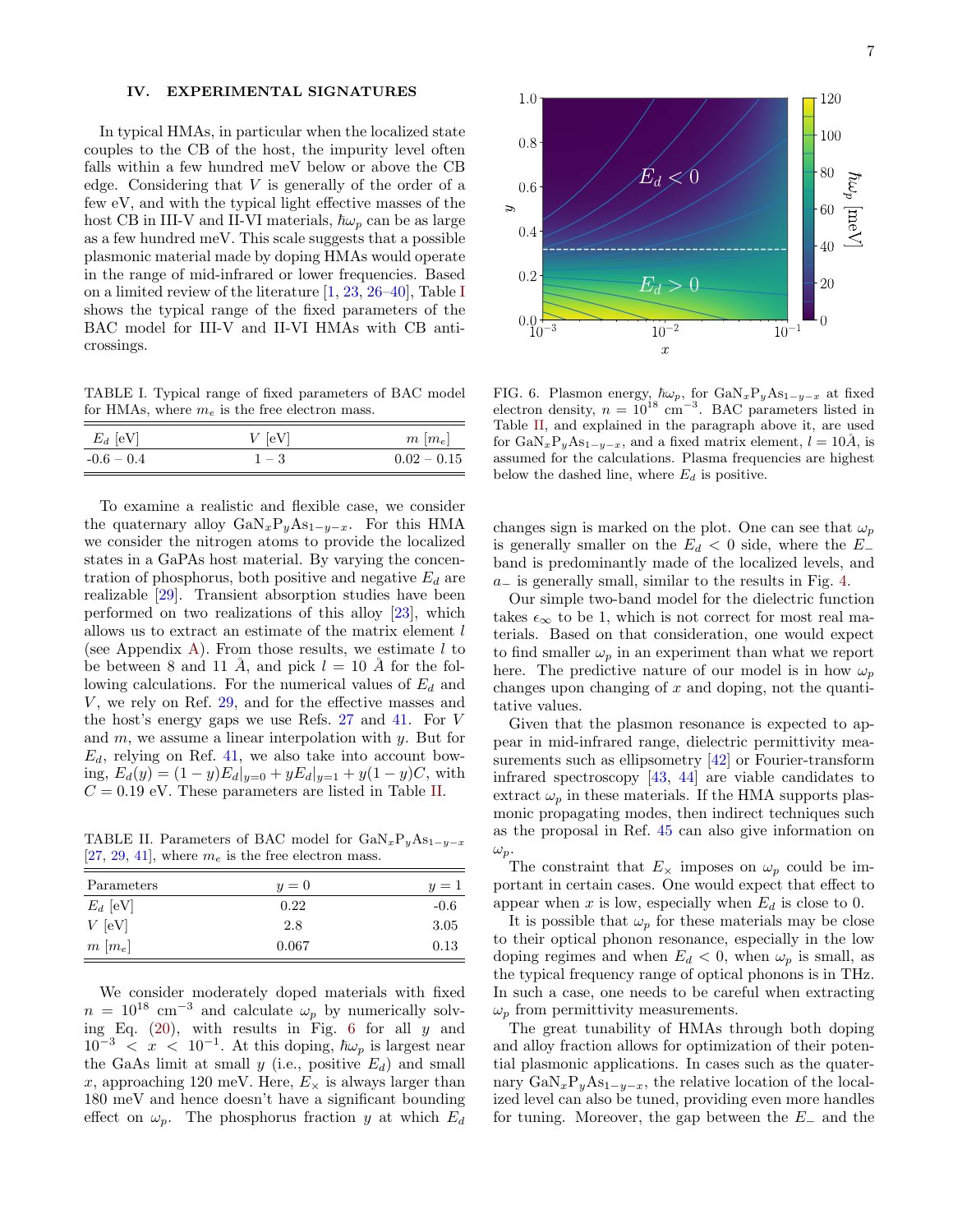$E_{+}$  bands could potentially allow for tuning the plasma frequency in a minimal loss regime [\[19\]](#page-8-13); a fact that suggests the potential use of some well-tuned doped HMAs as low-loss plasmonic materials in the mid-infrared region.

The calculations presented in this work assume infinitesimal broadening factor  $\Gamma$  and ignore the disorder effects of the random alloy, which can allow violation of momentum conservation. Future work exploring the implications of these effects for plasmons may be important.

#### ACKNOWLEDGMENTS

We acknowledge funding from the NSERC CREATE TOP-SET program, Award Number 497981.

#### <span id="page-7-0"></span>Appendix A: Long-wavelength limit of the matrix elements

Tight binding (TB) models have been used to describe HMAs band structure [\[29–](#page-9-6)[31\]](#page-9-13). Here we use a TB model combined with experimental results to justify the long-wavelength approximation of the matrix element  $|\langle \mathbf{k}, -|e^{i\mathbf{q} \cdot \mathbf{r}} | \mathbf{k}', + \rangle|^2$  in Eq. [\(15\)](#page-3-5), including momentum conservation. In a TB model, wavefunctions in band i are given by  $[46]$ 

<span id="page-7-1"></span>
$$
|\mathbf{k}, i\rangle = \frac{1}{\sqrt{N}} \sum_{\mathbf{R}} e^{i\mathbf{k} \cdot \mathbf{R}} |\phi_{\mathbf{k}}^{(i)}(\mathbf{r} - \mathbf{R})\rangle, \quad (A1)
$$

where  $k$  is the crystal momentum,  $r$  is the position in the real space, and the sum is over all lattice points  $\mathbf{R}$ . N is a normalization factor, and if we neglect overlaps between different sites, is equal to the number of lattice points, while  $\phi_{\mathbf{k}}^{(i)}$  $\mathbf{k}^{(i)}$ 's are an orthonormal set of orbital wavefunctions given by linear combinations of atomic (or molecular) orbitals of each unit cell. Using the form in Eq. [\(A1\)](#page-7-1) we have

$$
\langle \mathbf{k}', i | e^{i\mathbf{q} \cdot \mathbf{r}} | \mathbf{k}, j \rangle =
$$
\n
$$
\frac{1}{N} \sum_{\mathbf{R}, \mathbf{R}'} e^{i(\mathbf{k} \cdot \mathbf{R} - \mathbf{k}' \cdot \mathbf{R}')} \langle \phi_{\mathbf{k}'}^{(i)}(\mathbf{r} - \mathbf{R}') | e^{i\mathbf{q} \cdot \mathbf{r}} | \phi_{\mathbf{k}}^{(j)}(\mathbf{r} - \mathbf{R}) \rangle.
$$
\n(A2)

If we neglect the off-diagonal terms,  $\mathbf{R} \neq \mathbf{R}'$ , then mul-tiplying and dividing Eq. [\(A2\)](#page-7-2) by  $e^{i\mathbf{q}\cdot\mathbf{R}}$ , and shifting  $\mathbf{r} - \mathbf{R} \to \mathbf{r}$  in the matrix elements, we get

$$
\langle \mathbf{k}', i | e^{i\mathbf{q} \cdot \mathbf{r}} | \mathbf{k}, j \rangle
$$
\n
$$
\approx \langle \phi_{\mathbf{k}'}^{(i)}(\mathbf{r}) | e^{i\mathbf{q} \cdot \mathbf{r}} | \phi_{\mathbf{k}}^{(j)}(\mathbf{r}) \rangle \frac{1}{N} \sum_{\mathbf{R}} e^{i(\mathbf{k} + \mathbf{q} - \mathbf{k}') \cdot \mathbf{R}}
$$
\n
$$
= \langle \phi_{\mathbf{k}'}^{(i)}(\mathbf{r}) | e^{i\mathbf{q} \cdot \mathbf{r}} | \phi_{\mathbf{k}}^{(j)}(\mathbf{r}) \rangle \delta_{\mathbf{k}', \mathbf{k} + \mathbf{q}},
$$
\n(A3)

which immediately implies momentum conservation.

In the long-wavelength limit, we have  $e^{i\mathbf{q}\cdot\mathbf{r}} \approx 1 + i\mathbf{q}\cdot\mathbf{r}$ , and  $\mathbf{k}' \approx \mathbf{k}$ , due to momentum conservation. Therefore,

the orthonormality of  $\phi_{\mathbf{k}}^{(i)}$  $\mathbf{k}^{(i)}$ 's implies that the intraband matrix element is  $|\langle \mathbf{k}', i | \hat{e}^{i\mathbf{q}\cdot\mathbf{r}} | \mathbf{k}, i \rangle|^2 \approx \delta_{\mathbf{k}',\mathbf{k}+\mathbf{q}}$ , while the interband matrix elements are

<span id="page-7-3"></span>
$$
\langle \mathbf{k}', i|e^{i\mathbf{q}\cdot\mathbf{r}}|\mathbf{k}, j\rangle \approx i\mathbf{q} \cdot \langle \phi_{\mathbf{k}'}^{(i)}(\mathbf{r})|\mathbf{r}| \phi_{\mathbf{k}}^{(j)}(\mathbf{r})\rangle \delta_{\mathbf{k}',\mathbf{k}+\mathbf{q}}, \quad \text{(A4)}
$$

as the first term vanishes due to orthogonality of  $\phi_{\mathbf{k}}^{(i)}$  $\mathbf{k}^{(i)}$ 's. If a TB model with localized orbitals is a suitable model for describing band structure of HMAs, then Eq. [\(A4\)](#page-7-3) justifies the form that we choose in Eq. [\(15\)](#page-3-5), suggesting that l must be a length scale of the order of the lattice parameter.

The interband matrix element in Eq. [\(15\)](#page-3-5) is related to the interband absorption, which permits an independent estimate of its magnitude. If  $|s\rangle$  is an eigenstate of a system with energy  $E_s$ , the absorption coefficient is [\[47\]](#page-9-15)

<span id="page-7-5"></span>
$$
\alpha(E) = \frac{4\pi^2 e^2}{\overline{n}hcEV} \sum_{ss'} \left| \left\langle s \left| \frac{\hbar \hat{\mathbf{P}}}{m_e} \right| s' \right\rangle \right|^2 \delta(E_{s'} - E_s - E)(f_s - f_{s'}),
$$
\n(A5)

where  $\bar{n}$  is the refractive index and  $\hat{P}$  is the momentum operator.

It is also straightforward to see that if the only momentum dependence of a single particle Hamiltonian is the kinetic part,  $\mathbf{P}^2/2m_e$ , as is the case for Hamiltonians describing band structures of crystals, then we have

<span id="page-7-4"></span>
$$
(E_{s'} - E_s) \langle s | \mathbf{r} | s' \rangle = \frac{i\hbar}{m_e} \langle s | \mathbf{P} | s' \rangle, \tag{A6}
$$

where  $\bf{r}$  is the position operator. Equation [\(A6\)](#page-7-4) shows how the position matrix element, as in Eq. [\(A4\)](#page-7-3), is related to the momentum matrix element that is present in the expression of  $\alpha$ , Eq. [\(A5\)](#page-7-5).

Assuming that  $\hat{\mathbf{P}}$  also conserves momentum, the sum in Eq. [\(A5\)](#page-7-5) reduces to a single sum over k. Now consider that an  $|s\rangle, |s'\rangle$  pair in Eq. [\(A5\)](#page-7-5) are  $|\mathbf{k}, \pm\rangle$ , two eigenstates of the Hamiltonian in the  $E_+$  and  $E_-$  bands, respectively. Then the length scale l is given by  $|\langle \mathbf{k}, +|\mathbf{r}|\mathbf{k}, -\rangle|^2 = l^2$ . Equation [\(A6\)](#page-7-4) then allows  $|\langle s|\hbar \mathbf{P}/m_e|s'\rangle|^2$  in Eq. [\(A5\)](#page-7-5) to be written as  $l^2E^2$ , since the delta function enforces  $E_{\mathbf{k}}^{+}-E_{\mathbf{k}}^{-}=E.$ 

<span id="page-7-2"></span>With these considerations, and approximating that  $l$ is independent of **k**, for  $E_$  →  $E_+$  absorption coefficient we can write

<span id="page-7-6"></span>
$$
\alpha(E) = \frac{4\pi^2 e^2 E l^2}{\overline{n} \hbar c} D_j(E), \tag{A7}
$$

where  $D_j(E)$  is the k-conserving joint density of states with energy  $E$ .

In the transient absorption measurements of Ref. [23,](#page-9-1) photoexcitation populates the E<sup>−</sup> levels, and a probe beam is used to determine the absorption from these transiently populated states. We consider sample S205B, whose transient absorption spectrum 2 ps after photoexcitation is shown in their Fig. 3a. We consider the absorption at  $E = 0.8$  eV. Assuming that the absorption change is entirely due to the  $E_$  →  $E_+$  transitions, and noting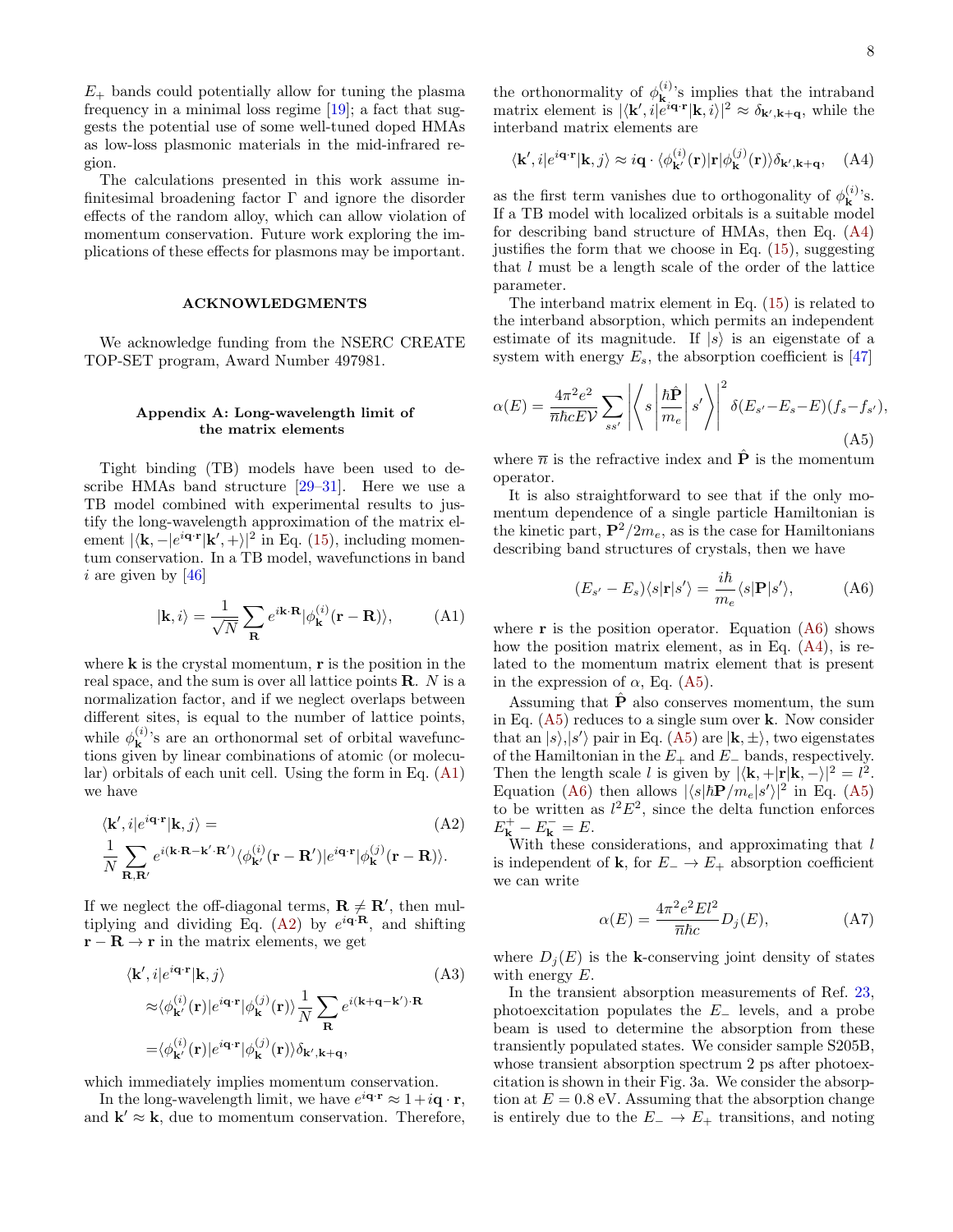that the thickness of the absorptive layer is 0.5  $\mu$ m, we estimate  $\alpha(0.8 \text{ eV}) \approx 700 \text{ cm}^{-1}$ .

Then, to use Eq.  $(A7)$  to estimate l, we need to estimate  $D_i(E)$ . First we calculate  $D_i(E)$  between the full bands  $E_-\$  and  $E_+$  while taking the weighting factors,  $a_{\pm}$ , into account. We then need to reduce  $D_i(E)$  to account for the partial occupancy of  $E_$ . Since the transient absorption experiment considers excitation from a photoexcited population in  $E_$  that is not in equilibrium, and since the E<sup>−</sup> bandwidth is not very wide, we consider the electrons to be uniformly distributed in  $E_-.$ We then reduce  $D_i(E)$  by the ratio  $n_-/n_{\text{max}}$ , where  $n_$  is the electron density in  $E_$ , reported at 2 ps in Fig. 5 in Ref. [23](#page-9-1) to be approximately  $2 \times 10^{18}$  cm<sup>-3</sup>. For  $n_{\text{max}}$ , we consider two limiting approximations: first,  $n_{\text{max}} \approx 5.2 \times 10^{19} \text{ cm}^{-3}$  is the concentration of electrons in a completely filled  $E_{-}$ ; second,  $n_{\text{max}} \approx 3.2 \times 10^{19} \text{ cm}^{-3}$ is the concentration of electrons in the E<sup>−</sup> band if it is filled up to the point where  $E = 1.6$  eV (the upper limit of the observed  $E_-\to E_+$  absorption band) is accessible. Using  $\bar{n} = 3.25$  [\[48\]](#page-9-16), these approximations produce a range for  $l$  between 8 and 11  $\AA$ . Since in the particular case we are considering, interband transitions don't have a significant effect on plasma frequency,  $\omega_p$  changes by at most about  $3\%$ , as l varies between 8 and 11 Å. We use  $l = 10$  Å in Fig. [6.](#page-6-3)

#### <span id="page-8-16"></span>Appendix B: Analytic calculation of  $\omega_{p0}$

In order to find  $\omega_{p0}$  in Eq. [\(18\)](#page-4-4), one needs to expand the  $\chi$ -integral in Eq. [\(16\)](#page-4-1) up to the second order, for a

- <span id="page-8-0"></span>[1] W. Shan, W. Walukiewicz, J. W. Ager, E. E. Haller, J. F. Geisz, D. J. Friedman, J. M. Olson, and S. R. Kurtz, [Phys. Rev. Lett.](https://doi.org/10.1103/PhysRevLett.82.1221) 82, 1221 (1999).
- <span id="page-8-1"></span>[2] M. Weyers, M. Sato, and H. Ando, [Jpn. J. Appl. Phys.](https://doi.org/10.1143/jjap.31.l853) 31[, L853 \(1992\).](https://doi.org/10.1143/jjap.31.l853)
- <span id="page-8-2"></span>[3] S. Nakamura and M. R. Krames, [Proc. IEEE](https://doi.org/10.1109/JPROC.2013.2274929) 101, 2211 [\(2013\).](https://doi.org/10.1109/JPROC.2013.2274929)
- <span id="page-8-3"></span>[4] D. Friedman, J. Geisz, S. Kurtz, and J. Olson, [J. Cryst.](https://doi.org/https://doi.org/10.1016/S0022-0248(98)00561-2) Growth 195[, 409 \(1998\).](https://doi.org/https://doi.org/10.1016/S0022-0248(98)00561-2)
- <span id="page-8-4"></span>[5] N. López, L. A. Reichertz, K. M. Yu, K. Campman, and W. Walukiewicz, [Phys. Rev. Lett.](https://doi.org/10.1103/PhysRevLett.106.028701) 106, 028701 (2011).
- [6] N. Ahsan, N. Miyashita, M. M. Islam, K. M. Yu, W. Walukiewicz, and Y. Okada, [Appl. Phys. Lett.](https://doi.org/10.1063/1.4709405) 100, [172111 \(2012\).](https://doi.org/10.1063/1.4709405)
- [7] M. Welna, M. Baranowski, W. M. Linhart, R. Kudrawiec, K. M. Yu, M. Mayer, and W. Walukiewicz, [Sci. Rep.](https://doi.org/10.1038/srep44214) 7, [44214 \(2017\).](https://doi.org/10.1038/srep44214)
- [8] T. Tanaka, K. M. Yu, Y. Okano, S. Tsutsumi, S. Haraguchi, K. Saito, Q. Guo, M. Nishio, and W. Walukiewicz, [IEEE J. Photovolt.](https://doi.org/10.1109/JPHOTOV.2017.2706419) 7, 1024 (2017).
- [9] J. N. Heyman, A. M. Schwartzberg, K. M. Yu, A. V. Luce, O. D. Dubon, Y. J. Kuang, C. W. Tu, and W. Walukiewicz, [Phys. Rev. Applied](https://doi.org/10.1103/PhysRevApplied.7.014016) 7, 014016 (2017).

parabolic conduction band,  $E_k = k^2/2m$ . Performing the angular part of the integral, the first term in the expansion vanishes, and the next terms, which are proportional to  $q^2$ , have two parts

<span id="page-8-17"></span>
$$
\chi_{-}^{(2)}(q,\omega) = \frac{q^2}{8\pi^2 m\omega^2}
$$
\n(B1)  
\n
$$
\times \left\{ \int_0^{k_F} k^2 \frac{\left[E_d - E_k + \sqrt{(E_k - E_d)^2 + 4V^2x}\right]^3}{\left[(E_k - E_d)^2 + 4V^2x\right]^{3/2}} dk \right\}
$$
\n
$$
- \frac{4V^2x}{m} \int_0^{k_F} k^4 \frac{\left[E_d - E_k + \sqrt{(E_k - E_d)^2 + 4V^2x}\right]^2}{\left[(E_k - E_d)^2 + 4V^2x\right]^{5/2}} dk \right\}
$$
\n
$$
= \frac{q^2}{8\pi^2 m\omega^2} (I_1 - I_2),
$$
\n(B1)

where the last equation defines the integrals  $I_1$  and  $I_2$ . Since  $E_k = k^2/2m$ , the change of variables  $u = k^2$  allows integrating  $I_1$  by parts to obtain

$$
I_1 = \frac{k_F^3}{3} \left[ 1 - \frac{E_{k_F} - E_d}{\sqrt{(E_{k_F} - E_d)^2 + 4V^2 x}} \right]^3 + I_2. \tag{B2}
$$

Using this result in Eq.  $(B1)$  gives Eq.  $(18)$ , which defines  $\omega_{p0}$ .

- [10] K. Zelazna, R. Kudrawiec, A. Luce, K.-M. Yu, Y. J. Kuang, C. W. Tu, and W. Walukiewicz, [Sol. Energy](http://www.sciencedirect.com/science/article/pii/S0927024818304367) [Mater Sol. Cells](http://www.sciencedirect.com/science/article/pii/S0927024818304367) 188, 99 (2018).
- <span id="page-8-5"></span>[11] J. N. Heyman, E. M. Weiss, J. R. Rollag, K. M. Yu, O. D. Dubon, Y. J. Kuang, C. W. Tu, and W. Walukiewicz, [Semicond. Sci. Technol.](https://doi.org/10.1088/1361-6641/aae7c5) 33, 125009 (2018).
- <span id="page-8-6"></span>[12] A. Luque and A. Martí, *[Phys. Rev. Lett.](https://doi.org/10.1103/PhysRevLett.78.5014)* **78**, 5014 (1997).
- <span id="page-8-7"></span>[13] W. Walukiewicz and J. M. O. Zide, [J. Appl. Phys.](https://doi.org/10.1063/1.5142248)  $127$ , [010401 \(2020\).](https://doi.org/10.1063/1.5142248)
- <span id="page-8-8"></span>[14] R. H. Ritchie, Phys. Rev. **106**[, 874 \(1957\).](https://doi.org/10.1103/PhysRev.106.874)
- <span id="page-8-9"></span>[15] M. I. Stockman, Opt. Express 19[, 22029 \(2011\).](https://doi.org/10.1364/OE.19.022029)
- <span id="page-8-10"></span>[16] G. V. Naik, V. M. Shalaev, and A. Boltasseva, [Adv.](https://doi.org/10.1002/adma.201205076) Mater. 25[, 3264 \(2013\).](https://doi.org/10.1002/adma.201205076)
- <span id="page-8-11"></span>[17] T. Tanaka, K. Matsuo, K. Saito, Q. Guo, T. Tayagaki, K. M. Yu, and W. Walukiewicz, [J. Appl. Phys.](https://doi.org/10.1063/1.5092553) 125, [243109 \(2019\).](https://doi.org/10.1063/1.5092553)
- <span id="page-8-12"></span>[18] I. Kriegel, F. Scotognella, and L. Manna, [Phys. Rep.](https://doi.org/https://doi.org/10.1016/j.physrep.2017.01.003) 674, [1 \(2017\).](https://doi.org/https://doi.org/10.1016/j.physrep.2017.01.003)
- <span id="page-8-13"></span>[19] J. B. Khurgin and G. Sun, [Appl. Phys. Lett.](https://doi.org/10.1063/1.3425890) 96, 181102  $(2010)$
- <span id="page-8-14"></span>[20] P. W. Anderson, Phys. Rev. **124**[, 41 \(1961\).](https://doi.org/10.1103/PhysRev.124.41)
- <span id="page-8-15"></span>[21] J. Wu, W. Walukiewicz, and E. E. Haller, [Phys. Rev. B](https://doi.org/10.1103/PhysRevB.65.233210) 65[, 233210 \(2002\).](https://doi.org/10.1103/PhysRevB.65.233210)